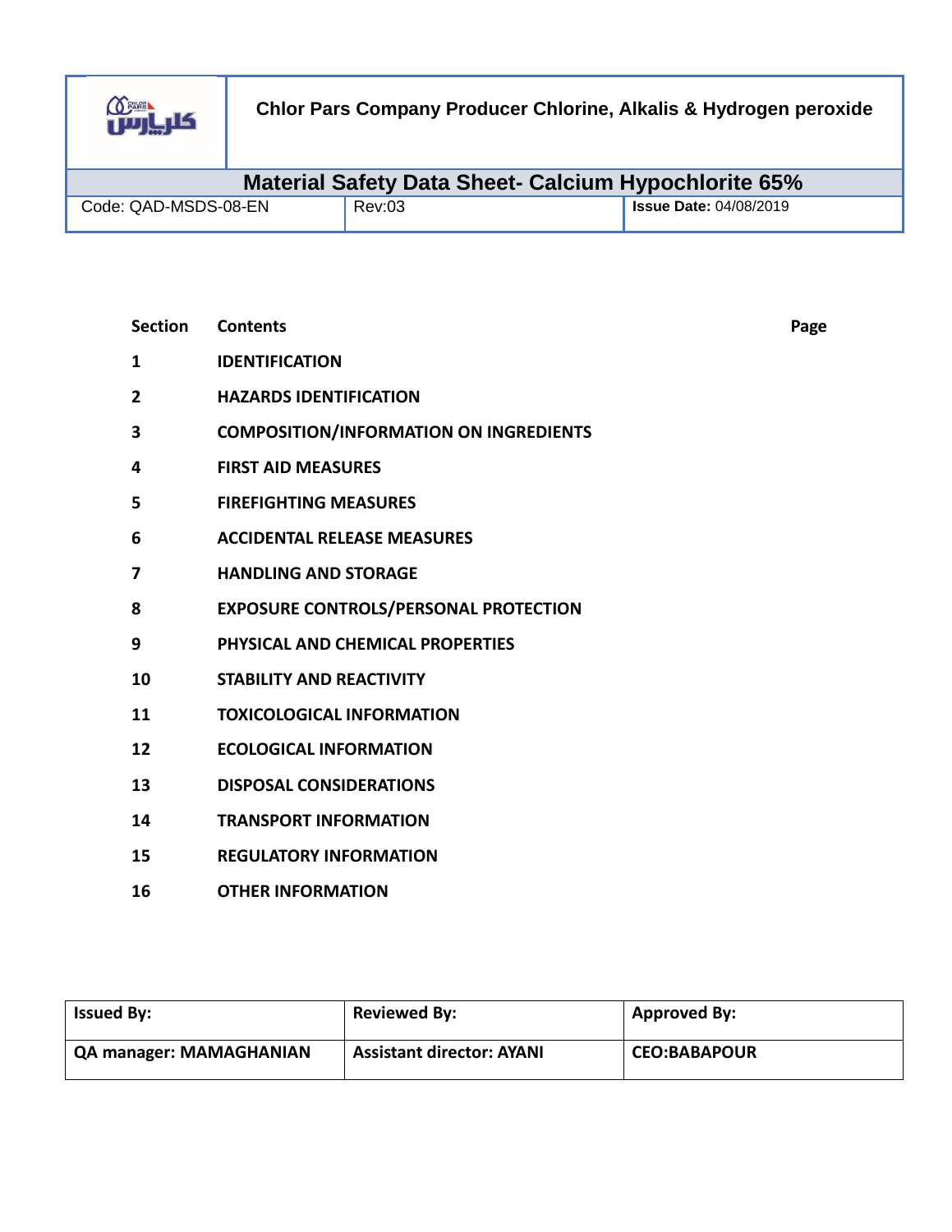

| <b>Material Safety Data Sheet- Calcium Hypochlorite 65%</b> |        |                               |
|-------------------------------------------------------------|--------|-------------------------------|
| Code: QAD-MSDS-08-EN                                        | Rev:03 | <b>Issue Date: 04/08/2019</b> |

## **1. IDENTIFICATION**

 **Product name:** Calcium hypochlorite  **Cat No. : C100-250; C100-500** 

 **CAS-No** 7778-54-3  **Synonyms** losantin; Hypochlorous acid; Calcium oxychloride

**Recommended use of the chemical and restrictions on use Identified uses:** Laboratory chemicals. Food, drug, pesticide or biocidal product use

## **COMPANY IDENTIFICATION**

Name Company: Chlor pars co Address: 20Km of Tabriz-Tehran road,Tabriz – Iran Telephone number: +98(041) 36300609 Fax number: +98(041)3364431, 36300611 Web: www.chlorpars.com

## **2. HAZARDS IDENTIFICATION**

### **Hazard classification**

This chemical is considered hazardous by the 2012 OSHA Hazard Communication Standard (29 CFR 1910.1200)

| Oxidizing solids                                 |  |
|--------------------------------------------------|--|
| Corrosive to metals                              |  |
| Acute oral toxicity                              |  |
| <b>Skin Corrosion/irritation</b>                 |  |
| Serious Eye Damage/Eye Irritation                |  |
| Specific target organ toxicity (single exposure) |  |
| Target Organs - Respiratory system.              |  |

**Label Elements** 

**Signal Word** Danger

**Hazard Statements** May intensify fire; oxidizer May be corrosive to metals Harmful if swallowed

Category 2 Category 1 Category 4 Category 1 B Category 1 Category 3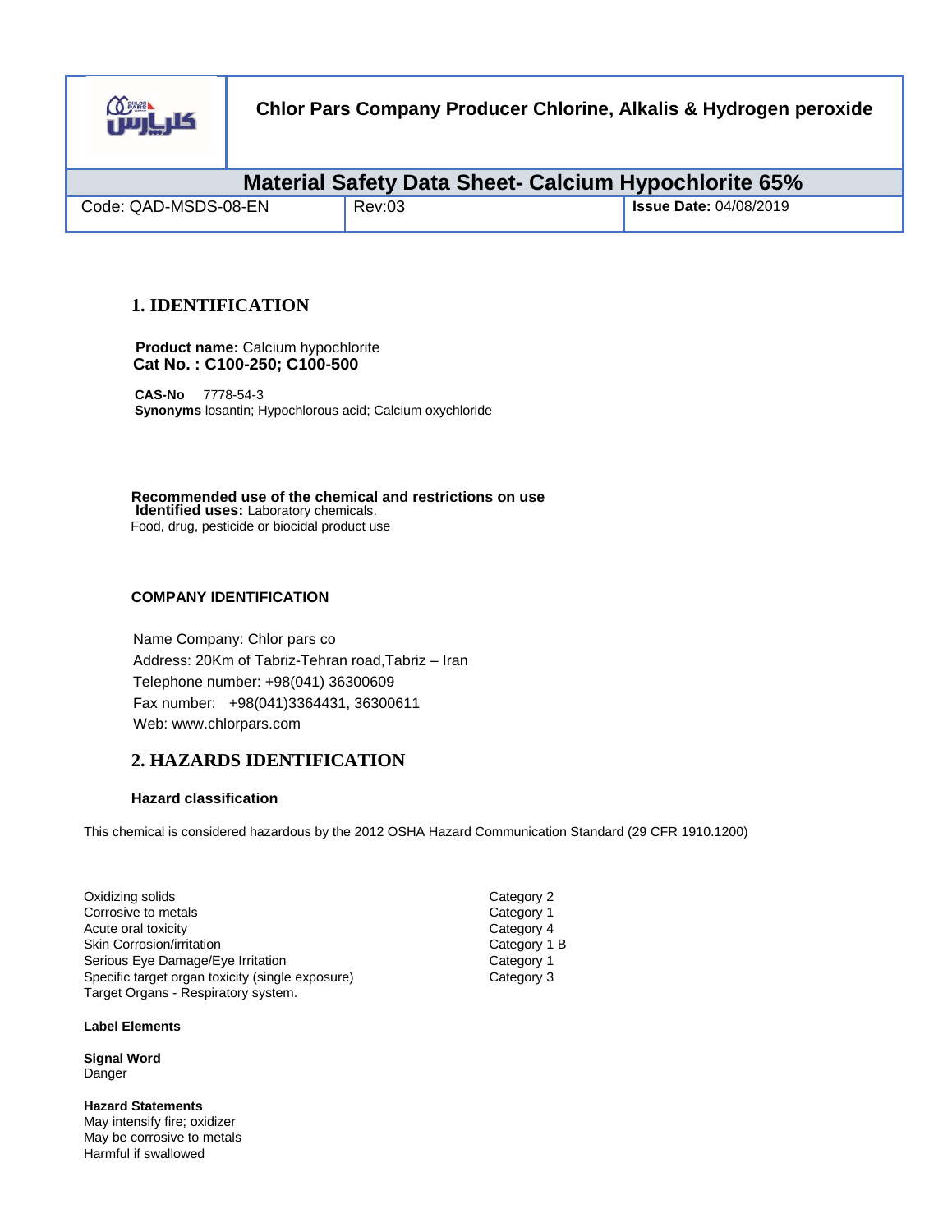

| Material Safety Data Sheet- Calcium Hypochlorite 65% |        |                               |  |
|------------------------------------------------------|--------|-------------------------------|--|
| Code: QAD-MSDS-08-EN                                 | Rev:03 | <b>Issue Date: 04/08/2019</b> |  |



# **Precautionary statements**

#### **Prevention**

Wash face, hands and any exposed skin thoroughly after handling Do not eat, drink or smoke when using this product Do not breathe dust/fume/gas/mist/vapors/spray Wear protective gloves/protective clothing/eye protection/face protection Use only outdoors or in a well-ventilated area Keep away from heat/sparks/open flames/hot surfaces. - No smoking Keep/Store away from clothing/ other combustible materials Take any precaution to avoid mixing with combustibles Keep only in original container

### **Response**

Immediately call a POISON CENTER or doctor/physician

### **Inhalation**

IF INHALED: Remove victim to fresh air and keep at rest in a position comfortable for breathing

## **Skin**

IF ON SKIN (or hair): Take off immediately all contaminated clothing. Rinse skin with water/shower

Wash contaminated clothing before reuse

### **Eyes**

IF IN EYES: Rinse cautiously with water for several minutes. Remove contact lenses, if present and easy to do. Continue rinsing **Ingestion**

### Rinse mouth

Do NOT induce vomiting

### **Fire**

In case of fire: Use water spray or fog for extinction

## **Spills**

Absorb spillage to prevent material damage

#### **Storage**

Store locked up

Store in a well-ventilated place. Keep container tightly closed

Store in corrosive resistant polypropylene container with a resistant inliner Store in a dry place

### **Disposal**

Dispose of contents/container to an approved waste disposal plant **Hazards not otherwise classified (HNOC)** 

Very toxic to aquatic life Contact with acids liberates toxic gas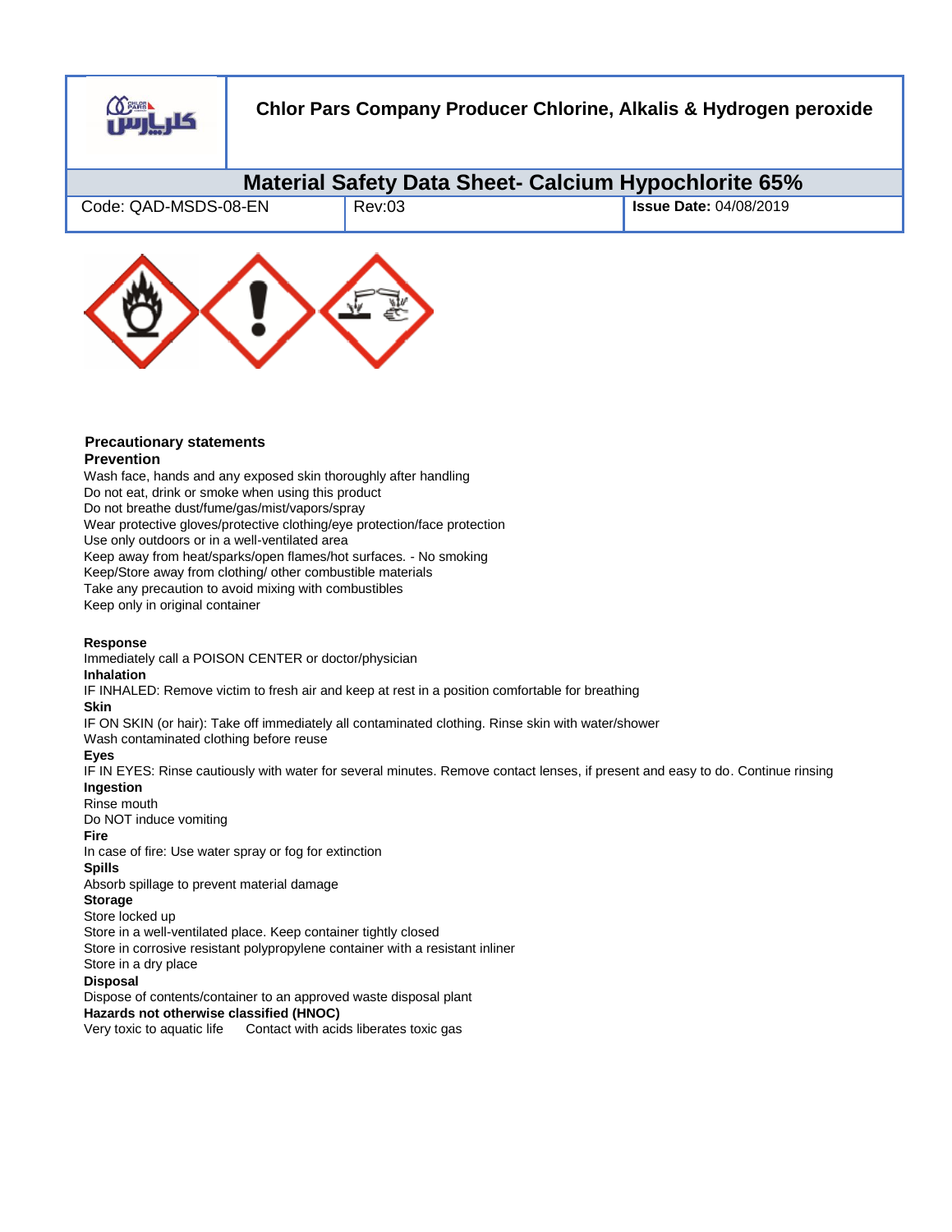

| Material Safety Data Sheet- Calcium Hypochlorite 65% |        |                               |  |
|------------------------------------------------------|--------|-------------------------------|--|
| Code: QAD-MSDS-08-EN                                 | Rev:03 | <b>Issue Date: 04/08/2019</b> |  |

## **3. COMPOSITION/INFORMATION ON INGREDIENTS**

**Component** Calcium hypochlorite **CAS-No** 7778-54-3 **Weight %** 100

## **4. FIRST AID MEASURES**

Rinse immediately with plenty of water, also under the eyelids, for at least 15 minutes. Immediate medical attention is required.

Wash off immediately with plenty of water for at least 15 minutes. Immediate medical attention is required.

Move to fresh air. Do not use mouth-to-mouth method if victim ingested or inhaled the substance; give artificial respiration with the aid of a pocket mask equipped with a one-way valve or other proper respiratory medical device. Immediate medical attention is required. If not breathing, give artificial respiration.

Do not induce vomiting. Call a physician or Poison Control Center immediately.

Causes burns by all exposure routes. Product is a corrosive material. Use of gastric lavage or emesis is contraindicated. Possible perforation of stomach or esophagus should be investigated: Ingestion causes severe swelling, severe damage to the delicate tissue and danger of perforation Treat symptomatically

## **5. FIREFIGHTING MEASURES**

Not combustible. Use:. Water spray or fog. Use water spray to cool unopened containers.

Carbon dioxide (CO2), Dry chemical

Not applicable No information available

No information available

**Explosion Limits** 

No data available No data available **Oxidizer** 

**Sensitivity to Mechanical Impact**No information available **Sensitivity to Static Discharge**No information available

#### **Specific Hazards Arising from the Chemical**

Oxidizer: Contact with combustible/organic material may cause fire. Decomposes violently at elevated temperatures. Containers may explode when heated. Thermal decomposition can lead to release of irritating gases and vapors. Corrosive Material. Do not allow run-off from fire fighting to enter drains or water courses. May ignite combustibles (wood paper, oil, clothing, etc.).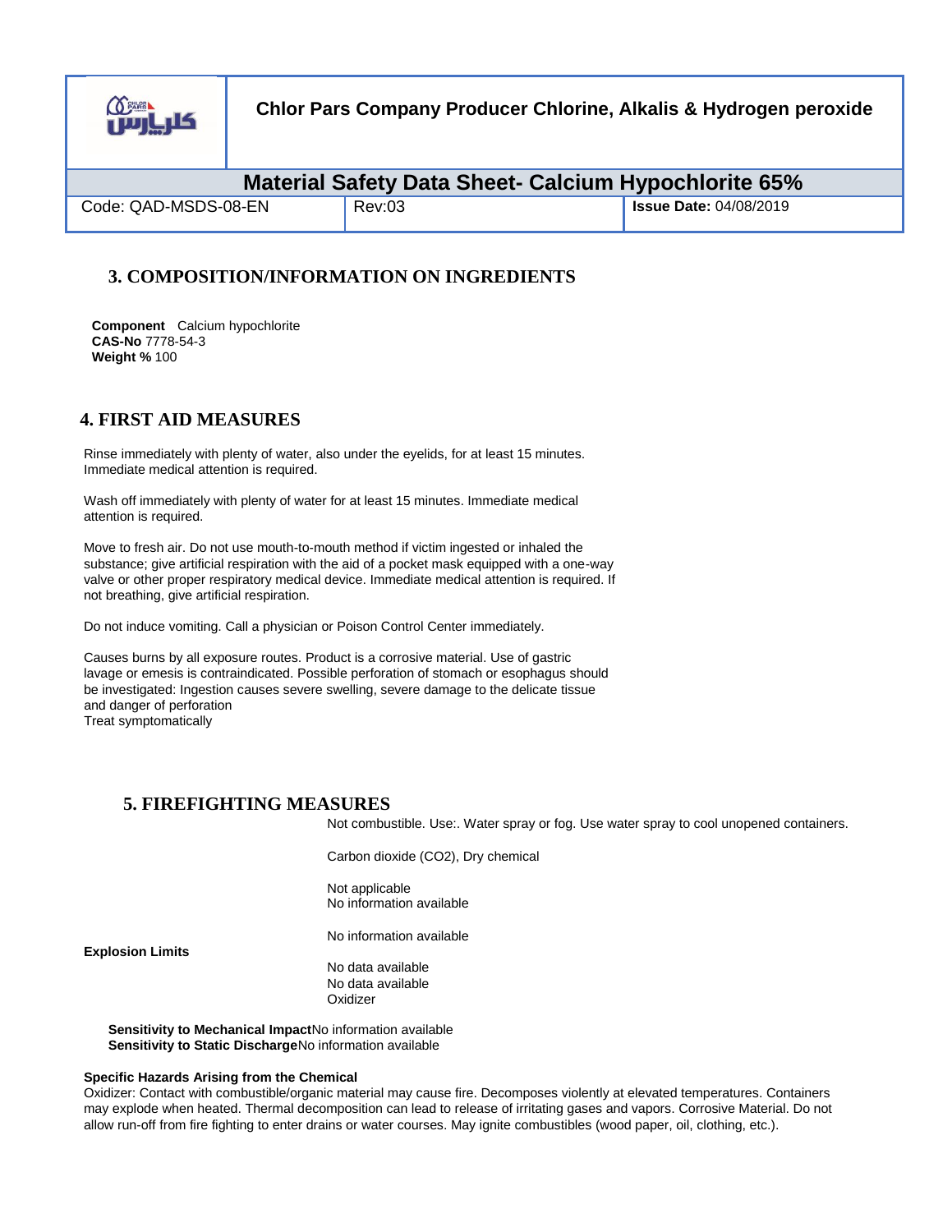

| Material Safety Data Sheet- Calcium Hypochlorite 65% |        |                               |  |
|------------------------------------------------------|--------|-------------------------------|--|
| Code: QAD-MSDS-08-EN                                 | Rev:03 | <b>Issue Date: 04/08/2019</b> |  |

#### **Hazardous Combustion Products**

Hydrogen chloride gas Chlorine oxygen

**Protective Equipment and Precautions for Firefighters**

As in any fire, wear self-contained breathing apparatus pressure-demand, MSHA/NIOSH (approved or equivalent) and full

| <b>NFPA</b> | Health | Flammability | Instability | Physical hazards |
|-------------|--------|--------------|-------------|------------------|
|             |        |              |             | Оλ               |

## **6. ACCIDENTAL RELEASE MEASURES**

Use personal protective equipment. Evacuate personnel to safe areas. Keep people away from and upwind of spill/leak. Ensure adequate ventilation. Avoid dust formation. Do not get in eyes, on skin, or on clothing.

Do not flush into surface water or sanitary sewer system. Do not allow material to contaminate ground water system. Prevent product from entering drains. Local authorities should be advised if significant spillages cannot be contained.

**Methods for Containment and Clean** Keep combustibles (wood, paper, oil, etc) away from spilled material. Sweep up or vacuum up spillage and collect in suitable container for disposal. Avoid dust formation. Soak up with inert absorbent material.

## **7. HANDLING AND STORAGE**

Use only under a chemical fume hood. Wear personal protective equipment. Keep away from clothing and other combustible materials. Avoid dust formation. Do not breathe dust. Do not get in eyes, on skin, or on clothing.

Keep containers tightly closed in a dry, cool and well-ventilated place. Protect from moisture. Keep away from direct sunlight. Keep away from heat and sources of ignition. Keep at temperatures below 50°C. Keep refrigerated. Corrosives area. Do not store near combustible materials.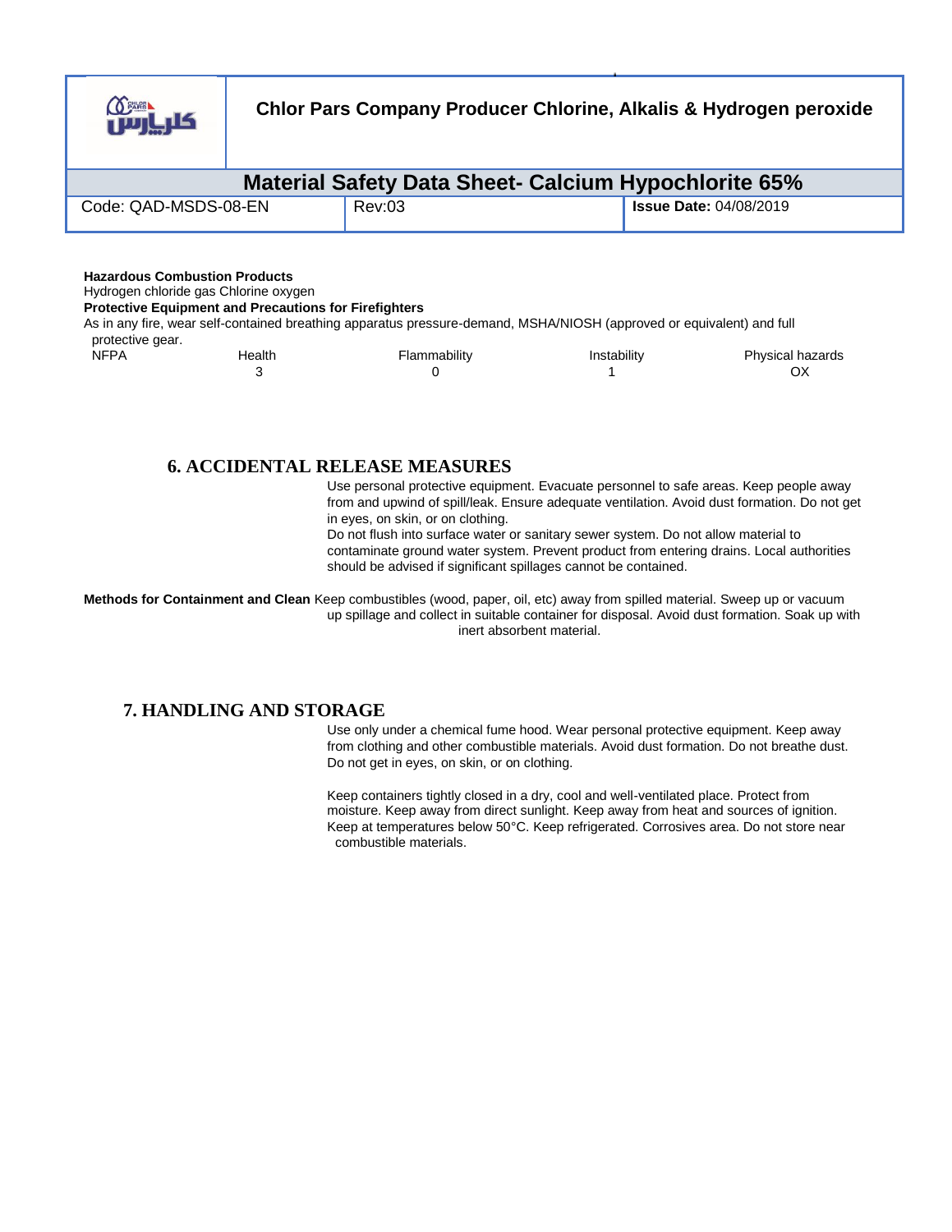

| <b>Material Safety Data Sheet- Calcium Hypochlorite 65%</b> |        |                                     |  |
|-------------------------------------------------------------|--------|-------------------------------------|--|
| Code: QAD-MSDS-08-EN                                        | Rev:03 | <sup>1</sup> Issue Date: 04/08/2019 |  |

## **8. EXPOSURE CONTROLS/PERSONAL PROTECTION**

This product does not contain any hazardous materials with occupational exposure limitsestablished by the region specific regulatory bodies.

Use only under a chemical fume hood. Ensure adequate ventilation, especially in confined areas. Ensure that eyewash stations and safety showers are close to the workstation location.

#### **Personal Protective Equipment**

Wear appropriate protective eyeglasses or chemical safety goggles as described by OSHA's eye and face protection regulations in 29 CFR 1910.133 or European Standard EN166.

Wear appropriate protective gloves and clothing to prevent skin exposure.

Follow the OSHA respirator regulations found in 29 CFR 1910.134 or European Standard EN 149. Use a NIOSH/MSHA or European Standard EN 149 approved respirator if exposure limits are exceeded or if irritation or other symptoms are experienced.

Handle in accordance with good industrial hygiene and safety practice.

### **9. PHYSICAL AND CHEMICAL PROPERTIES** Solid

Off-white slight chlorine No information available 11.4 100 °C / 212 °F No information available Not applicable Not applicable No information available No data available No data available No information available Not applicable 2.350 soluble Decomposes in contact with water No data available No information available No information available Not applicable Ca Cl2 O2 142.98

**Flammability or explosive limits**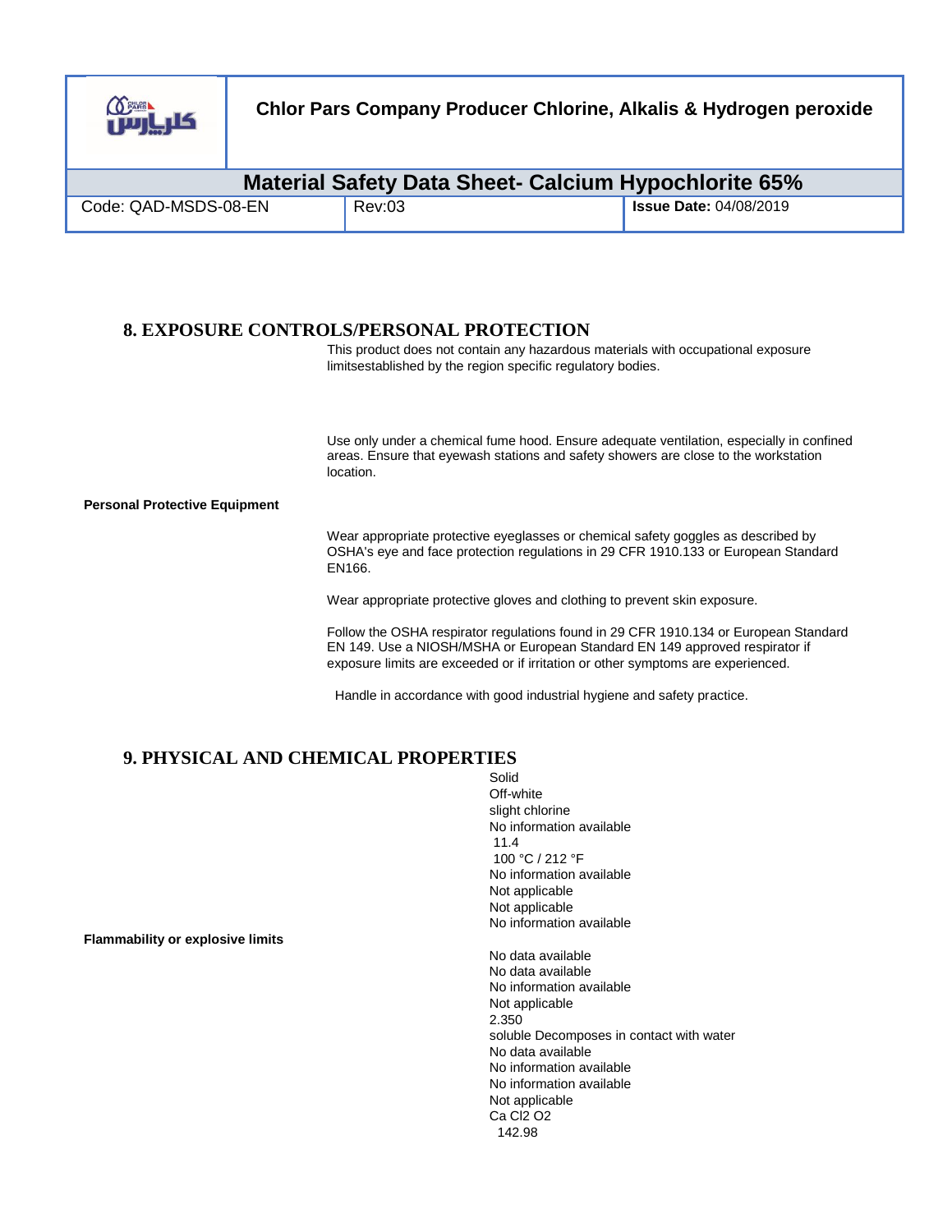

| <b>Material Safety Data Sheet- Calcium Hypochlorite 65%</b> |        |                          |
|-------------------------------------------------------------|--------|--------------------------|
| Code: QAD-MSDS-08-EN                                        | Rev:03 | I Issue Date: 04/08/2019 |

# **10. STABILITY AND REACTIVITY**

Yes

Oxidizer: Contact with combustible/organic material may cause fire.

Combustible material. Incompatible products. Exposure to moist air or water. Temperatures above 50°C. Excess heat.

Organic materials, Acids, Amines, Ammonia, Alcohols, Reducing agents, Metals, Strong reducing agents, Combustible material

**Hazardous Decomposition Products**Hydrogen chloride gas, Chlorine, oxygen

Hazardous polymerization does not occur.

Contact with acids liberates toxic gas. Thermal decomposition.

# **11. TOXICOLOGICAL INFORMATION**

**Acute Toxicity** 

| <b>Product Information</b><br><b>Component Information</b><br>Component<br>Calcium hypochlorite |                            | LD50 Oral<br>$LD50 = 850$ mg/kg (Rat)                                                      |                          | <b>LD50 Dermal</b><br>$LD50 > 2000$ mg/kg (Rabbit) |                           | <b>LC50 Inhalation</b><br>Not listed |
|-------------------------------------------------------------------------------------------------|----------------------------|--------------------------------------------------------------------------------------------|--------------------------|----------------------------------------------------|---------------------------|--------------------------------------|
| <b>Toxicologically Synergistic</b><br><b>Products</b>                                           |                            | No information available                                                                   |                          |                                                    |                           |                                      |
|                                                                                                 |                            | Delayed and immediate effects as well as chronic effects from short and long-term exposure |                          |                                                    |                           |                                      |
|                                                                                                 |                            | Causes burns by all exposure routes                                                        |                          |                                                    |                           |                                      |
|                                                                                                 |                            | No information available                                                                   |                          |                                                    |                           |                                      |
|                                                                                                 |                            | The table below indicates whether each agency has listed any ingredient as a carcinogen.   |                          |                                                    |                           |                                      |
| Component<br>Calcium hypochlorite                                                               | <b>CAS-No</b><br>7778-54-3 | <b>IARC</b><br>Not listed<br>No information available                                      | <b>NTP</b><br>Not listed | <b>ACGIH</b><br>Not listed                         | <b>OSHA</b><br>Not listed | <b>Mexico</b><br>Not listed          |
|                                                                                                 |                            | No information available.                                                                  |                          |                                                    |                           |                                      |
|                                                                                                 |                            | No information available.                                                                  |                          |                                                    |                           |                                      |
|                                                                                                 |                            | No information available.                                                                  |                          |                                                    |                           |                                      |
|                                                                                                 |                            | Respiratory system<br>None known                                                           |                          |                                                    |                           |                                      |
|                                                                                                 |                            | No information available                                                                   |                          |                                                    |                           |                                      |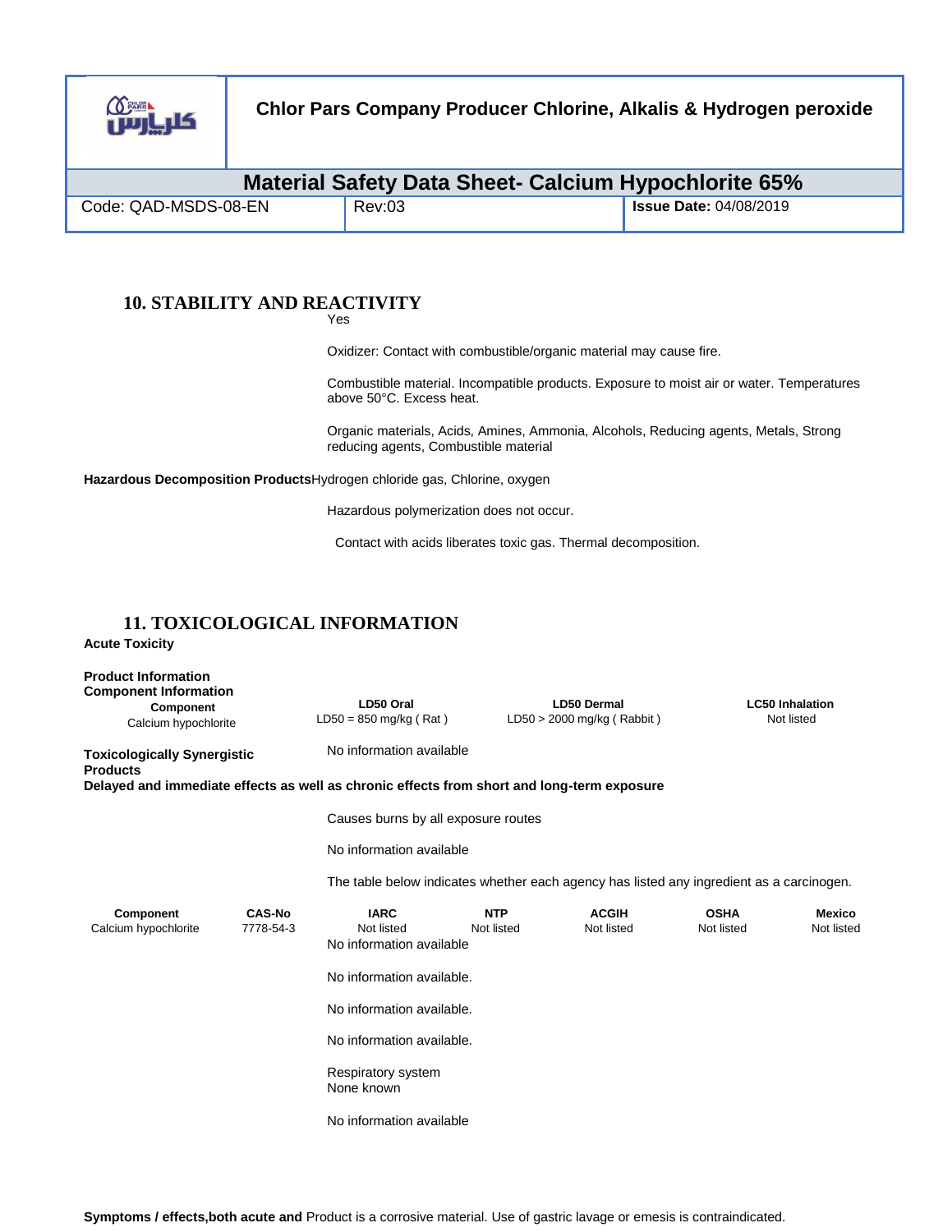

| <b>Material Safety Data Sheet- Calcium Hypochlorite 65%</b> |        |                               |  |
|-------------------------------------------------------------|--------|-------------------------------|--|
| Code: QAD-MSDS-08-EN                                        | Rev:03 | <b>Issue Date: 04/08/2019</b> |  |

Possible perforation of stomach or esophagus should be investigated: Ingestion causes severe swelling, severe damage to the delicate tissue and danger of perforation

No information available

The toxicological properties have not been fully investigated.

# **12. ECOLOGICAL INFORMATION**

### **Ecotoxicity**

.

Very toxic to aquatic organisms. The product contains following substances which are hazardous for the environment.

| Component            | <b>Freshwater Algae</b> | <b>Freshwater Fish</b>                                                   | <b>Microtox</b> | <b>Water Flea</b>  |
|----------------------|-------------------------|--------------------------------------------------------------------------|-----------------|--------------------|
| Calcium hypochlorite | Not listed              | LC50: 0.054 - 0.06 mg/L,                                                 | Not listed      | 0.11 mg/l EC50 48h |
|                      |                         | 96h semi-static (Lepomis                                                 |                 |                    |
|                      |                         | macrochirus)                                                             |                 |                    |
|                      |                         | $LC50: = 0.4$ mg/L, 96h                                                  |                 |                    |
|                      |                         | flow-through (Lepomis                                                    |                 |                    |
|                      |                         | macrochirus)                                                             |                 |                    |
|                      |                         | LC50: 0.13 - 0.2 mg/L, 96h                                               |                 |                    |
|                      |                         | static (Oncorhynchus                                                     |                 |                    |
|                      |                         | mykiss)                                                                  |                 |                    |
|                      |                         | LC50: 0.055 - 0.1 mg/L, 96h                                              |                 |                    |
|                      |                         | semi-static (Oncorhynchus                                                |                 |                    |
|                      |                         | mykiss)                                                                  |                 |                    |
|                      |                         | $LC50: = 0.5$ mg/L, 24h static                                           |                 |                    |
|                      |                         | (Morone saxatilis)                                                       |                 |                    |
|                      |                         | LC50: 0.185 - 0.26 mg/L,                                                 |                 |                    |
|                      |                         | 96h semi-static (Cyprinus                                                |                 |                    |
|                      |                         | carpio)                                                                  |                 |                    |
|                      |                         | LC50: 0.561 - 1.41 mg/L,                                                 |                 |                    |
|                      |                         | 96h static (Pimephales                                                   |                 |                    |
|                      |                         | promelas)                                                                |                 |                    |
|                      |                         | LC50: 0.049 - 0.16 mg/L,                                                 |                 |                    |
|                      |                         | 96h static (Lepomis                                                      |                 |                    |
|                      |                         | macrochirus)                                                             |                 |                    |
|                      |                         | Soluble in water Persistence is unlikely based on information available. |                 |                    |
|                      |                         | No information available.                                                |                 |                    |

Will likely be mobile in the environment due to its water solubility.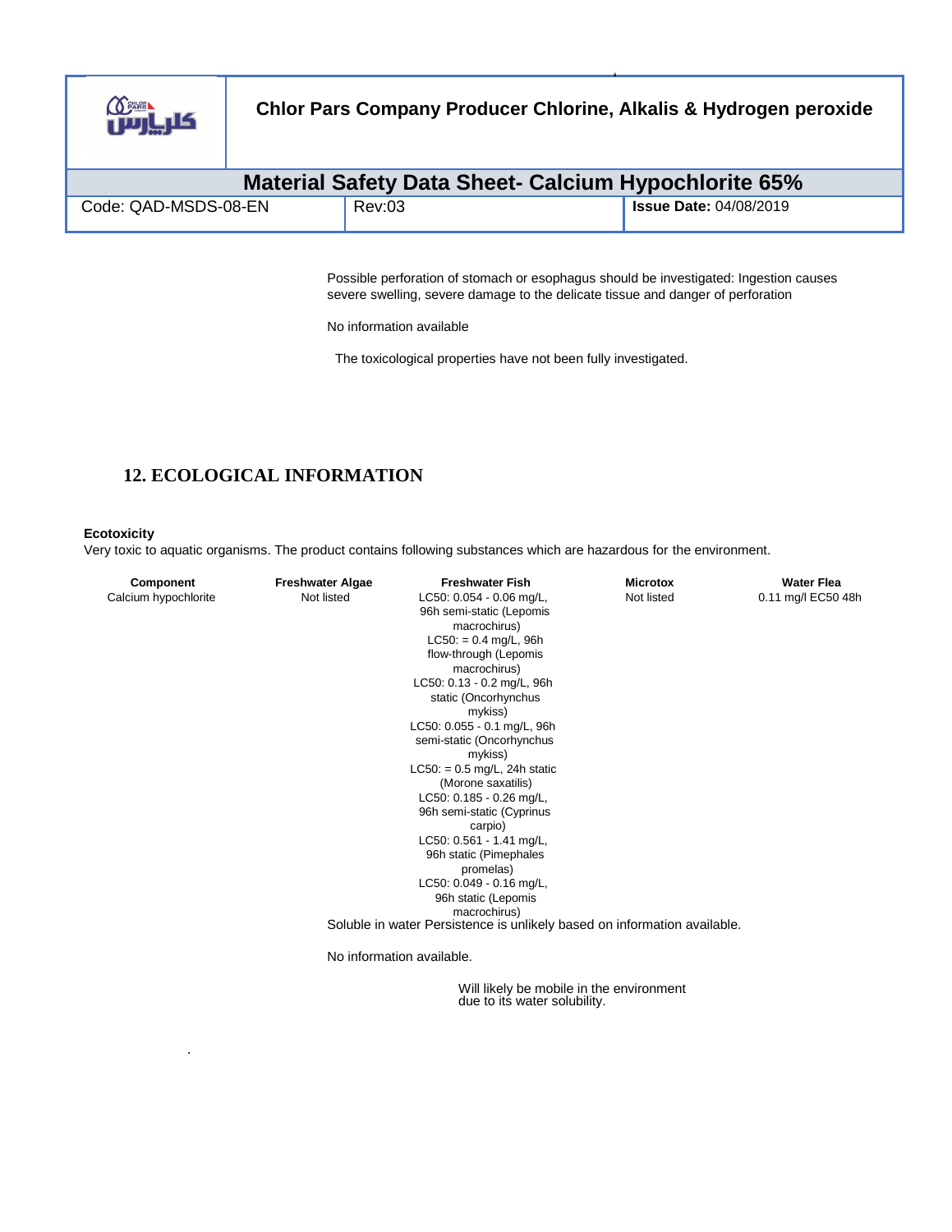

| <b>Material Safety Data Sheet- Calcium Hypochlorite 65%</b> |        |                               |  |
|-------------------------------------------------------------|--------|-------------------------------|--|
| Code: QAD-MSDS-08-EN                                        | Rev:03 | <b>Issue Date: 04/08/2019</b> |  |

## **13. DISPOSAL CONSIDERATIONS**

Chemical waste generators must determine whether a discarded chemical is classified as a hazardous waste. Chemical waste generators must also consult local, regional, and national hazardous waste regulations to ensure complete and accurate classification.

## **14. TRANSPORT INFORMATION**

| <b>DOT</b>      |                                      |                         |
|-----------------|--------------------------------------|-------------------------|
|                 | <b>UN3485</b>                        |                         |
|                 | Calcium hypochlorite, dry, corrosive |                         |
|                 | 5.1                                  |                         |
|                 | 8<br>$\mathbf{I}$                    |                         |
| <b>TDG</b>      |                                      |                         |
|                 | <b>UN3485</b>                        |                         |
|                 | Calcium hypochlorite, dry, corrosive |                         |
|                 | 5.1                                  |                         |
|                 | 8                                    |                         |
| <b>IATA</b>     | $\mathbf{I}$                         |                         |
|                 | <b>UN3485</b>                        |                         |
|                 | CALCIUM HYPOCHLORITE, DRY, CORROSIVE |                         |
|                 | 5.1                                  |                         |
|                 | 8                                    |                         |
|                 | $\mathbf{II}$                        |                         |
| <b>IMDG/IMO</b> |                                      |                         |
|                 | CALCIUM HYPOCHLORITE, DRY, CORROSIVE |                         |
|                 | 5.1                                  |                         |
|                 | 8                                    |                         |
|                 | $\mathbf{I}$                         |                         |
|                 |                                      | U<br>N                  |
|                 |                                      | 3                       |
|                 |                                      | $\overline{\mathbf{4}}$ |
|                 |                                      | 8                       |
|                 |                                      | 5                       |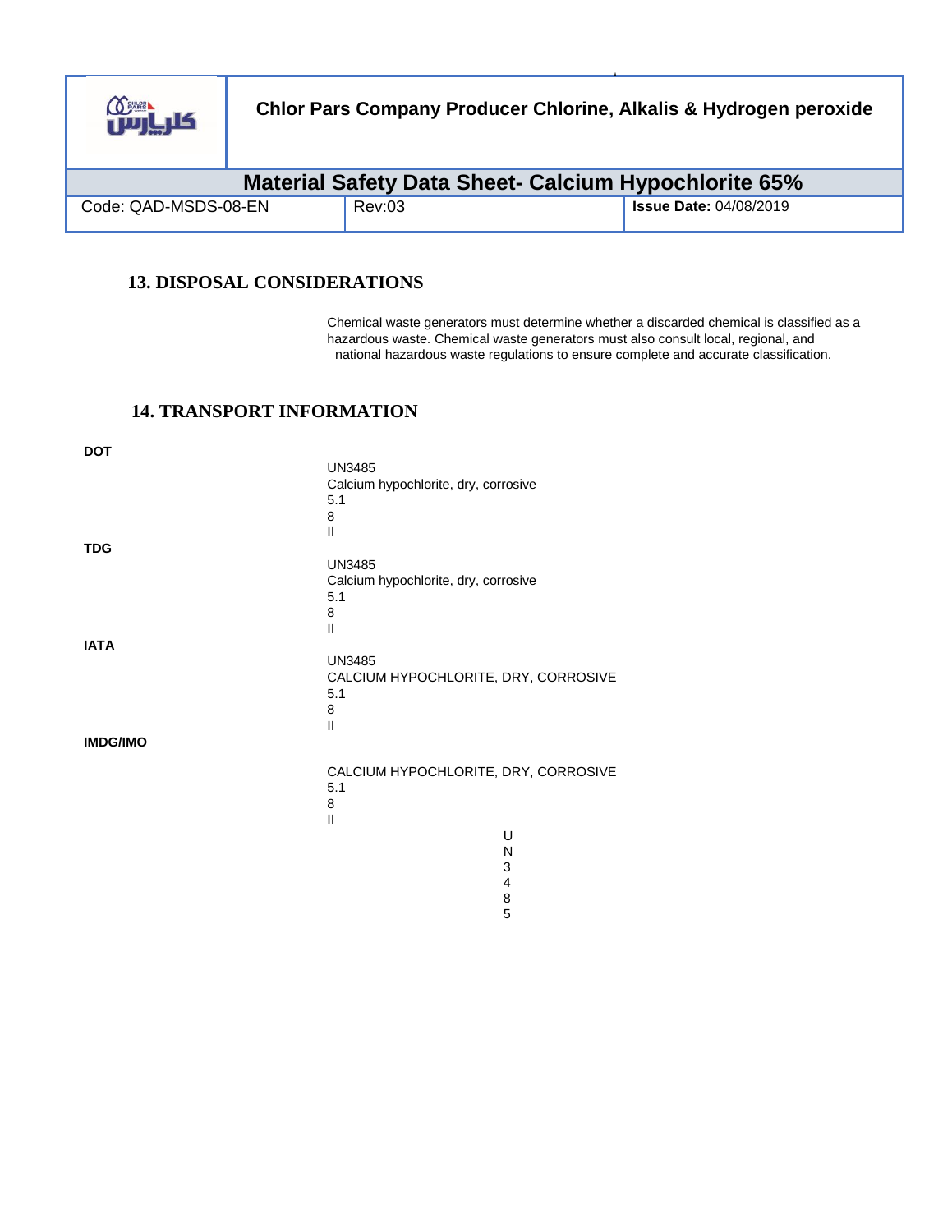

| Material Safety Data Sheet- Calcium Hypochlorite 65% |        |                               |  |
|------------------------------------------------------|--------|-------------------------------|--|
| Code: QAD-MSDS-08-EN                                 | Rev:03 | <b>Issue Date: 04/08/2019</b> |  |

## **15. REGULATORY INFORMATION**

**International Inventories** 

#### **NDSL EINECS ELINCS**

231-908-7

**Legend:** 

**X - Listed** 

**E - Indicates a substance that is the subject of a Section 5(e) Consent order under TSCA.** 

**F - Indicates a substance that is the subject of a Section 5(f) Rule under TSCA.** 

**N - Indicates a polymeric substance containing no free-radical initiator in its inventory name but is considered to cover the designated** 

**polymer made with any free-radical initiator regardless of the amount used.** 

**P - Indicates a commenced PMN substance** 

**R - Indicates a substance that is the subject of a Section 6 risk management rule under TSCA.** 

**S - Indicates a substance that is identified in a proposed or final Significant New Use Rule** 

**T - Indicates a substance that is the subject of a Section 4 test rule under TSCA.** 

**XU - Indicates a substance exempt from reporting under the Inventory Update Rule, i.e. Partial Updating of the TSCA Inventory Data Base Production and Site Reports (40 CFR 710(B).** 

**Y1 - Indicates an exempt polymer that has a number-average molecular weight of 1,000 or greater.** 

**Y2 - Indicates an exempt polymer that is a polyester and is made only from reactants included in a specified list of low concern reactants that comprises one of the eligibility criteria for the exemption rule.** 

**U.S. Federal Regulations** 

Not applicable

Not applicable

See section 2 for more information

**CWA (Clean Water Act)** 

**CWA - Hazardous Component Substances**  X Calcium hypochlorite **CWA - Reportable Quantities**  10 lb

**CWA - Toxic Pollutants CWA - Priority Pollutants**

- -

Not applicable**Clean Air Act**

**OSHA** Occupational Safety and Health Administration Not applicable

This material, as supplied, contains one or more substances regulated as a hazardous substance under the Comprehensive Environmental Response Compensation and Liability Act (CERCLA) (40 CFR 302)

**Hazardous Substances RQs Component**  10 lb Calcium hypochlorite This product does not contain any Proposition 65

chemicals**California Proposition 65**